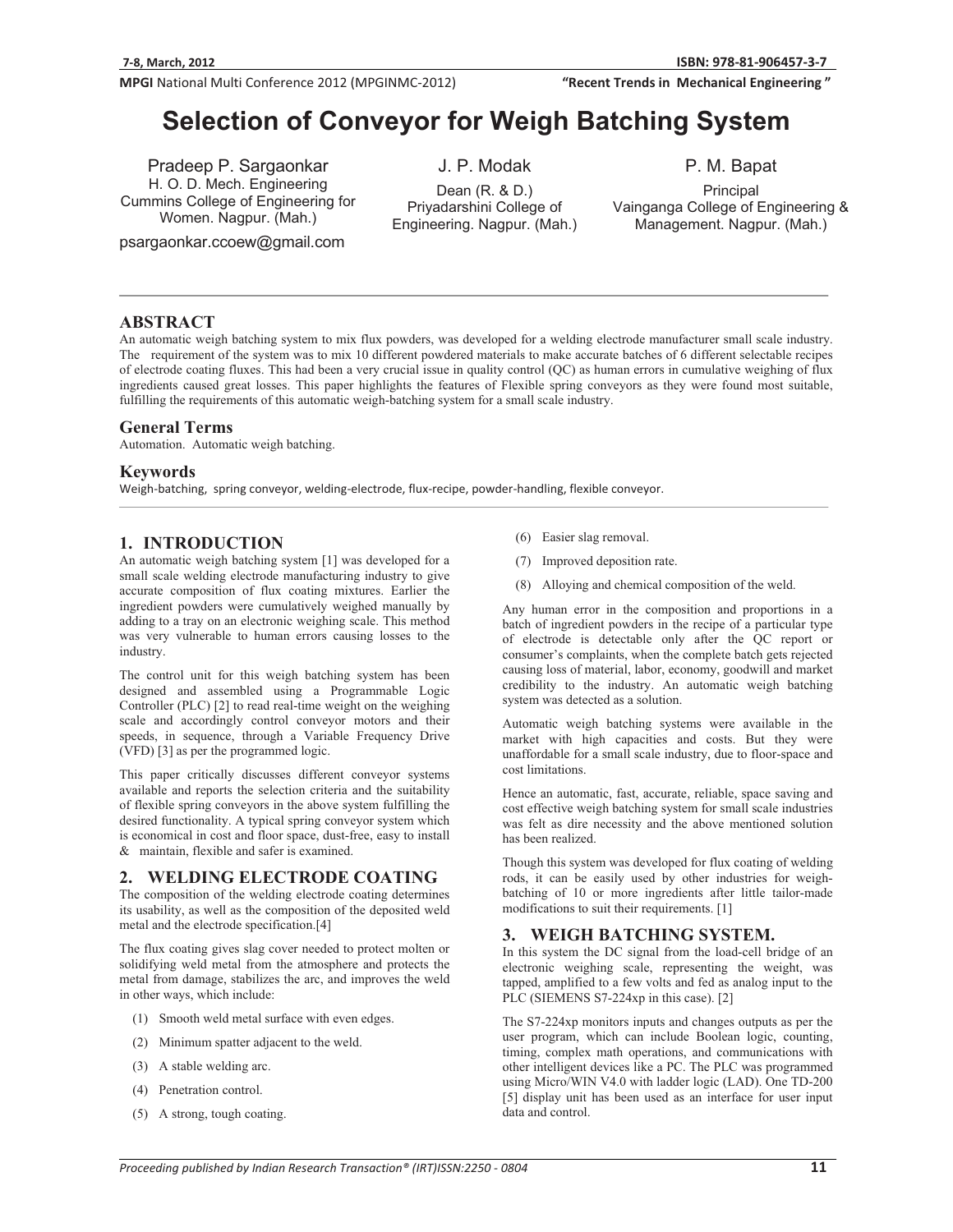An expansion module was added to give 15 digital and one analog outputs. These outputs were used to operate 10 motor contactors and to control the VFD (SINAMICS G110, an inverter). [3] The VFD, in turn, controlled the motor speeds of individual conveyors.

Suitable conveyors were now needed to transfer different powders from hoppers to the tray kept on the weighing scale with desired flow rate control. Here a typical spring conveyor system which is economical in cost and floor-space requirements, dust-free, easy to install & maintain, flexible, safer and suitable for desired purpose was selected.

This system is an open loop system having no in-process remedial actions.

#### **4. TYPES OF CONVEYOR SYSTEMS**

There are different traditional systems available. Some of them, listed below have been examined and studied for their suitability in small scale weigh batching system.[7]

- a. *Gravity conveyors*:- they were not suitable for our purpose as taking powdered material to a height and control of flow through VFD was not possible
- b. *Belt conveyors*:- They were found to be cumbersome with their DE, NDE rollers, supporting rollers and structures within the floor space available for 10 numbers. They are not dust free. Maintenance also is more. The speed control (braking) response was slower.
- c. *Pneumatic conveyors*:- They offered no dust free operation and to attain that, dust collectors were needed for each conveyor. Moreover the flow rate control, particularly for trickle flow desired at the end of weighing, was not possible.
- Vibrating conveyor system:- This was rejected for noisy and dusty operation, more maintenance costs, length requirements and lack of accurate control on flow rates .
- e. *Screw conveyors*:- These offered satisfactory flow control and dust-free operations, But had high maintenance and no flexibility, desirable for concise plant layout
- f. *Flexible spring conveyor*:- This was found to be satisfying all of our requirements of place allocation and layout of hoppers, thanks to its maneuverability.[6]

Due to above reasons the selection of conveyor weighed heavily in favor of flexible spring conveyors. The features and suitability of this type of conveyors is discussed below.

## **5. THE FLEXIBLE SPRING CONVEYOR**

A Typical flexible spring conveyors system consists of-[6]

- a. A hopper to collect powder at initial work station.
- b. Flexible stationary outer tube with rotating spring inside.
- c. Drive arrangement to rotate the spring stirrer.

Fig 1 (a), (b), (c) shows the main components of a flexible screw conveyor. [8]

1. Electric motor: Fixed or variable speed.

#### "Recent Trends in Mechanical Engineering"

- 2. Motor adaptor and spiral connector.
- 3. 45 degree or horizontal outlet assembly.
- 4. Dust-tight tube fitting.
- 5. High and low level control.
- 6. Abrasion resistant polymer outer tube.
- 7. Flexible spiral spring.
- 8. Inlet assembly.
- 9. Feed restrictor to regulate material flow.
- 10. Feed Hopper.

The spring coupled directly to a motor/drive, rotates within the stationary outer tube. Rotation of the spring creates an agitated (fluidized) state and positive directional displacement of the material within the outer tube, propelling the material towards the outlet. The material is conveyed in an "en masse" fashion from point of entry (inlet) to point of discharge (outlet).

This conveyor system can be used in different positions of the conveyor tube with some compromise on efficiency as shown in the Fig.2. But the flexibility is very unique compared to any other system. [8]



**Fig 1 (a) Typical Spring Conveyor Assembly.** 

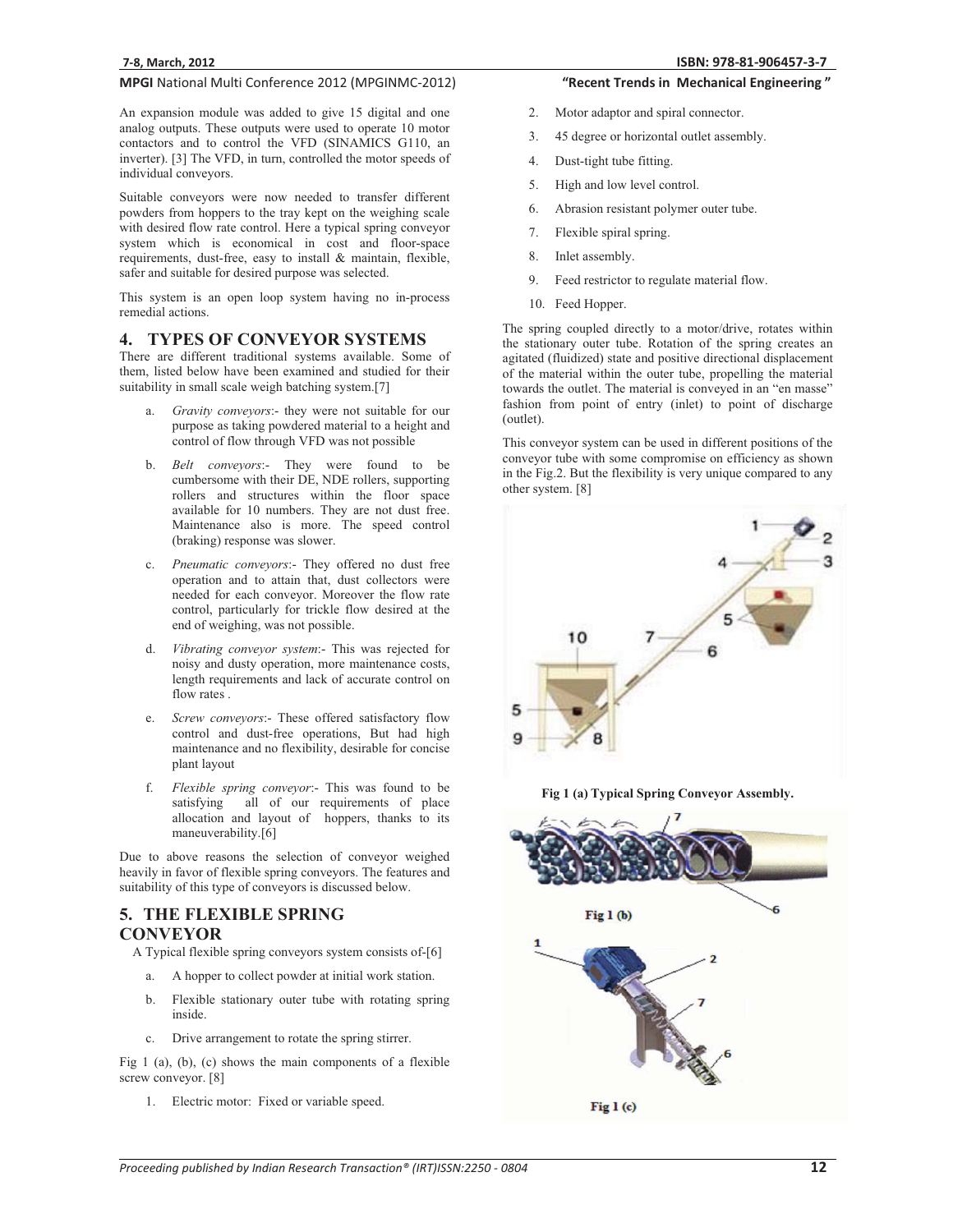

**Fig. 2 Different Possible Positions** 

The only moving part contacting material in a flexible spring conveyor is a rugged flexible spring, which is directly driven by an electric motor. This simple design does not require the filters, cyclone separators, internal bearings, and other moving parts found on pneumatic conveyors, bucket elevators, rigid augers, drag chains, and/or aero-mechanical conveyors—parts that can add initial cost, require maintenance, wear out, breed contamination, and/or break down.

## **6. OBSERVATIONS**

For various observations listed below the decision to choose flexible spring conveyors for the PLC based control system was reached. [8]

*1. Low Cost* 

After critical study and examination it was found that this system is the most economical as compared to other available systems. The costing for 10 conveyors was around **`** 1.5 lakhs as compared to **`** 8-10 lakhs over other systems.

*2. Low Maintenance* 

As the only moving part of a flexible spring conveyor is its robust inner spring, trouble-free operation is ensured. These springs are specially heat-treated and tempered for maximum working life.

*3. Easy to handle* 

The rotating spring is centralized in the tube by the material and as a result there is little to no product degradation. Type and speed can be carefully chosen to ensure that material is conveyed in the optimum manner.

*4. Design simplicity* 

Sheer simplicity of operation is the key element in the flexible spring conveying system. The electric motor driven spring, which is the only moving part, rotates within a sealed tube, moving the materials along by its Archimedean spiral action.

This design simplicity eliminates the need for any additional operating equipment such as filters or bearings - all adding up to a system that's hygienic, easy to clean, low on installation, operation and maintenance costs and high on efficiency and performance.

#### *5. Easily Installed*

 Multiple conveyors linked outlet to inlet enable conveying over longer distances. Multiple inlets and/or multiple outlets are possible on a single conveyor to create a distribution

#### "Recent Trends in Mechanical Engineering"

system such as transferring ingredients from storage to a line of processing or packaging machines.

*6. Easily Cleaned* 

The simplicity of the flexible spring conveying system makes cleaning a simple operation. Conveyors can be emptied of residual material by reversing the motor and then dry cleaned by brushing or, if necessary, flushed through with water or cleaning solution. Optional, interlocked, quick release connectors can facilitate rapid dismantling and reassembly where cleaning of the tube and end connections is essential

*7. Dust-Tight* 

During the materials conveying process, even the most harmless ingredients can become a hazard when they appear as dust in the atmosphere. In addition to the resulting downtime spent cleaning floors and equipment, the presence of dust can cause airborne contamination of other products, and also pose a threat to the working environment.

The flexible spring conveying system is totally sealed during operation, and because air is not used as the conveying medium, there is no need for filtration nor is there a risk of dust contamination escaping in to the atmosphere - critical for applications involving active pharmaceuticals and hazardous chemicals.

*8. Quiet*

As motor is the only component in the system which is making noise this type is making less noise and thus keeps environment free from noise pollution.

*9. Flexible Construction* 

Its flexibility allows saving lot of floor space which can be used for other production purposes.

The flexibility of flexible spring conveying systems is unlimited. They can be configured to convey in any direction and in any elevation between horizontal to vertical. They can be installed over, under and around existing plant and equipment. And they can easily be maneuvered round obstacles and through small openings in walls to maximize valuable factory space.

*10. Quick Disassembly* 

The inlet and outlet ends are easily reachable making the System handy and easy to disassemble whenever required.

# **7. CONCLUSION**

The plant layout, routing requirements, and space considerations are all important when comparing conveying options. Where the conveying route is straight or can be gently curved, a flexible spring conveyor will get the job done.

The preceding discussion has outlined the most common factors influencing the selection of flexible spring conveyors. While the characteristics of the material and the requirements of the process may clearly dictate one technology over the other, the flexible spring conveyors are suitable for most powder and granular bulk conveying applications.

The decision then comes down to economics, flexible spring conveyors offer lower capital and operating costs, especially over shorter distances involving lower capacities.

 In the final analysis and trials it was confirmed that the flexible spring conveyors were able to transfer all flux